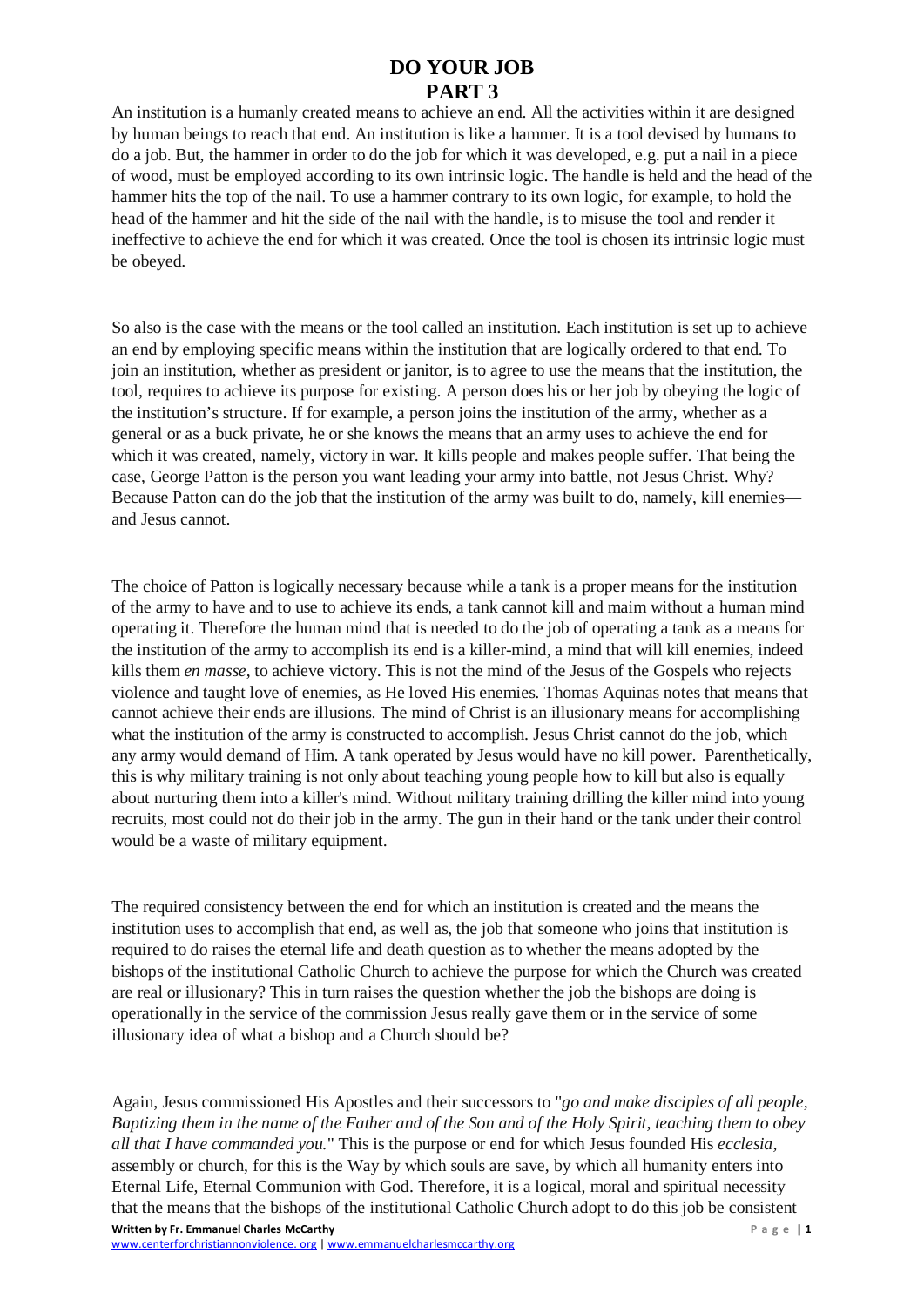## **DO YOUR JOB PART 3**

with and not contradictory to the "*teaching"* that they have been commanded by Jesus to follow and to teach all the Baptized to obey. People are not taught to obey and live what Jesus taught and commanded by their bishops morally justifying that they do not have obey and live what Jesus taught and commanded.

What is not being spoken of here is the personal sinfulness of bishops. There are no bishops who are not sinners, as there are no Christians who are not sinners. Jesus forgives any sin of any bishop who repents, just as He forgives any sin of any Christian who repents. He does this so that they can go forward in their lives obeying and living with vigor what He commanded them to obey and live for their welfare and for the welfare and the salvation of all human beings. *What is being spoke of in this article is calling the logical opposite of what Jesus taught "good" and then structurally institutionalizing it as the* modus operandi, i.e. incarnational teaching, *of the institutional Church.*

What are the chances that once a person enters, e.g. by infant Baptism, an institutional Church that justifies and requires the use of violence to operate, that he or she is going to proclaim by word and deed Jesus' teaching of Nonviolent Love of friends and enemies as the Way, the only Way, to live and to do God's will. The probabilities of that person, so doing are statistically near zero, and they do not improve much above that if the person enters the Church as an adolescent or adult from a secular society rife with violence and its justification.

Now, suppose this person, whose consciousness and conscience are now well cemented by the Church and by the state in the moral acceptability of violence and its justification for Christians, were to become a branch manager of a segment of the institutional Church, e.g. a diocese? What are the chances when running his segment of the institutional Church that he would embrace a *modus operandi* different from the moral acceptability of violence in which he has been thoroughly neurologically hardwired by Church, state and culture? The chances are again statistically near zero. What are the probabilities if God Himself in the flesh made it clear, in writing, that the way in which this bishop had been morally hardwired and the manner in which his episcopal mentors and peers were ruling the institutional Church were incompatible with the Way He taught, would this bishop do other than adhere to the company's way of doing business? Again, the chances are near zero that he would do other than "go along and get along."

If he were to change his *modus operandi* in leading his diocese in order to align it with the teachings that the Church's Founder said should be obeyed, he would be quickly marginalized and rendered effete by his fellow branch managers within the institution. Why? Because, a humanly constructed institution, whose method of operation depends on the use of coercive violence and whose fallback position is always violence—if it has enough power to get away with it—would be utterly discredited if its own leaders, who were justifying and using violence daily under one cover or another, e.g., euphemisms, Canon Law, serpentine theologies, were exposed by one of their own as doing the opposite of what their Founder, God Incarnate, taught as the Way His Apostles and disciples should live if they wanted to do the job they were assigned in the Church.

Two decades ago I sent an article to a Catholic journal on St. Edith Stein, the Carmelite nun and philosopher who on August 9, 1942 was killed by Baptized Catholic and Lutheran Germans who operated the human slaughterhouse at Auschwitz. The article focused on Edith Stein being not only a martyr of the Church but also a prophet to the institutional Church regarding the evil consequences